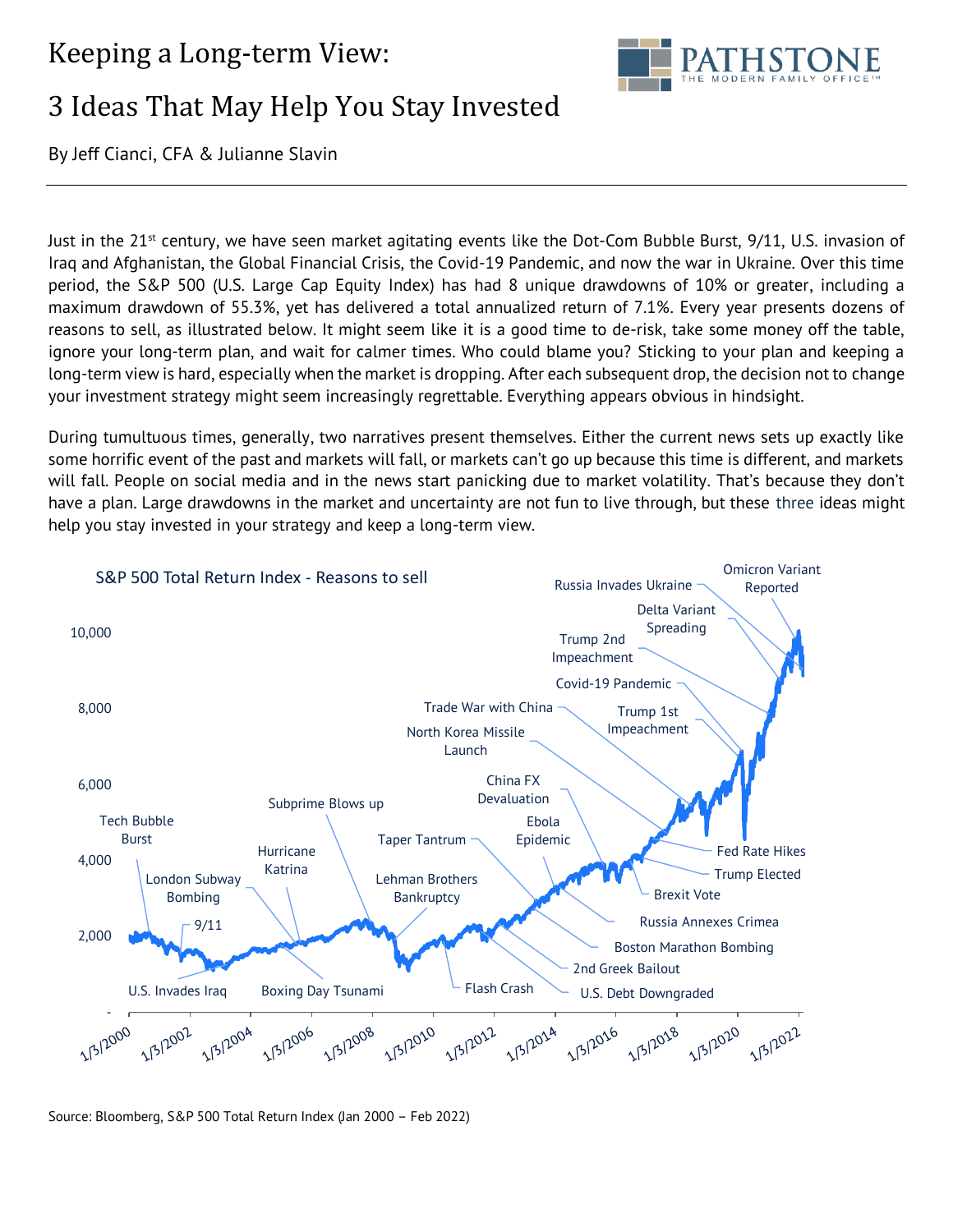### **Staying Invested Yields the Best Results**

To illustrate this point, let's examine the investment strategy of three investors: Luckless Lucy, Fearful Freddy, and Steady Eddie. Luckless Lucy is the worst market timer in the world. Lucy deposits \$1 per day into a cash account which earns 0% and only invests that cash in U.S Large Cap equities (S&P 500 Index) at the peak of the market right before a minimum of a 10% drawdown and then keeps that money invested. The day after a market peak, each daily deposit is invested at 0% until the next market peak.

Freddy starts fully invested in the S&P 500 and his \$1 deposit per day is also invested in the S&P. When the market has a down day of 3% or more, he sells everything and goes to cash for a minimum of two days and doesn't buy back in until the market has a positive day.

Eddie starts fully invested and invests every \$1 deposit into the S&P 500 and never pulls that money out. All investors start with a \$10,000 balance at the beginning of 1988.

By February 2022, Steady Eddie's strategy proves to be the best from a total return perspective with an annualized return of 11.1%. Eddie's ending balance is \$432,566 which is almost \$150,000 more than Lucy and over \$190,000 more than Freddy.

| (Jan 1988 - Feb 2022)     |           | Steady Eddie Luckless Lucy | Fearful Freddy |
|---------------------------|-----------|----------------------------|----------------|
| <b>Annualized Returns</b> | 11.0%     | 9.5%                       | 9.0%           |
| <b>Standard Deviation</b> | 17.9%     | 17.4%                      | 16.5%          |
| Maximum Drawdown          | $-55.1%$  | $-57.0%$                   | $-62.6%$       |
| <b>End Balance</b>        | \$432,566 | \$283,532                  | \$240,929      |

Source: Bloomberg

Steady Eddie having the best performance isn't exactly shocking. What might be shocking is that the worst market timer in the world, Lucy, actually outperformed Fearful Freddy in this scenario. While Freddy's returns did have a lower standard deviation (a lower standard deviation is generally considered less "risky"), his maximum drawdown was still worse than Lucy's and his ending balance was over \$42,000 lower. Keep in mind, that this is ignoring any tax consequences and trading costs associated with selling, which would hurt Freddy's strategy even more since he sells his investments. What this proves is that altering your plan during the harshest market downturns can be incredibly detrimental to long-term performance.

### **Market Timing and Missing Out**

Let's take a closer look at why Freddy underperformed by such a wide margin. We as investors have some challenging decisions to make during times of market turbulence. If we get out of the market to avoid a drop, we also need to get back in. Getting back in at the wrong time might mean missing out on the rebound gains.

Take the S&P 500 Total Return Index from 1988 to present-day (index inception to date). It had an annualized return of 11.1% over the full period. If we remove the top 10 days (0.12% of days during the period) the annualized return drops to 8.5% and nearly \$195,000 worse off from a \$10,000 initial investment. If we remove the top 30 days (0.35% of days during the period) it lowers even further to 5.5% and nearly \$300,000 worse off from a \$10,000 initial investment.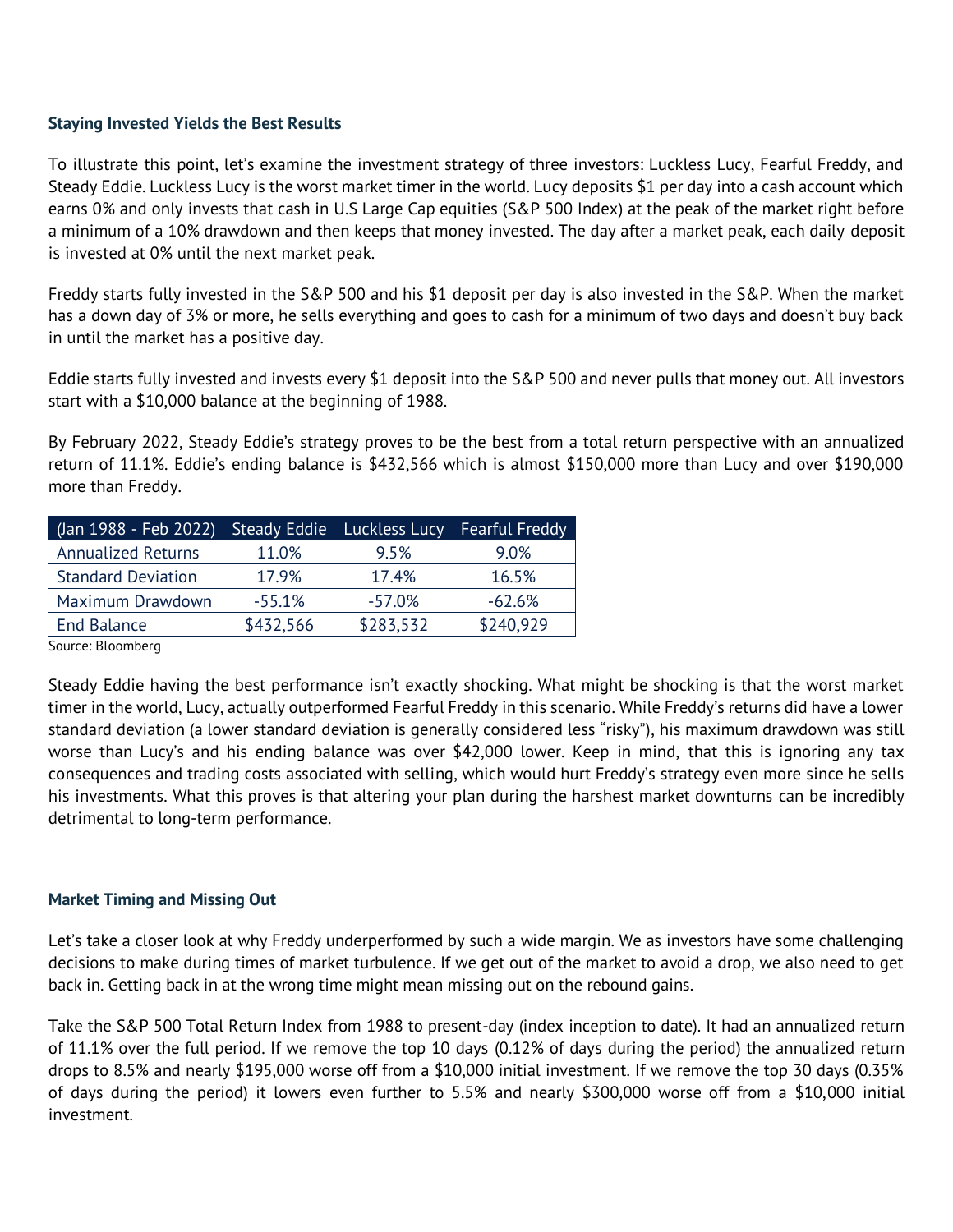

## Annualized performance of a \$10,000 investment 1988-Present (\$)

Source: Bloomberg

You might be thinking to yourself how unlikely it would be to miss these days that just so happen to provide the best performance. Not as unlikely as you might think as 73% of the best days fall within two weeks of the worst most likely you missed out.

### **Investing in a High Probability of Success**

When looking at rolling returns starting in 1927, the S&P 500 has a positive total return in 75.3% of 1-year periods, 83.9% of 3-year periods, and 93.7% of 5-year periods. The results are even better for a 60/40 portfolio (60% stocks / 40% bonds). The only 5-year periods where a 60/40 portfolio did not have a positive return were during the Great Depression and World War II, two of the most significant events of the prior century.